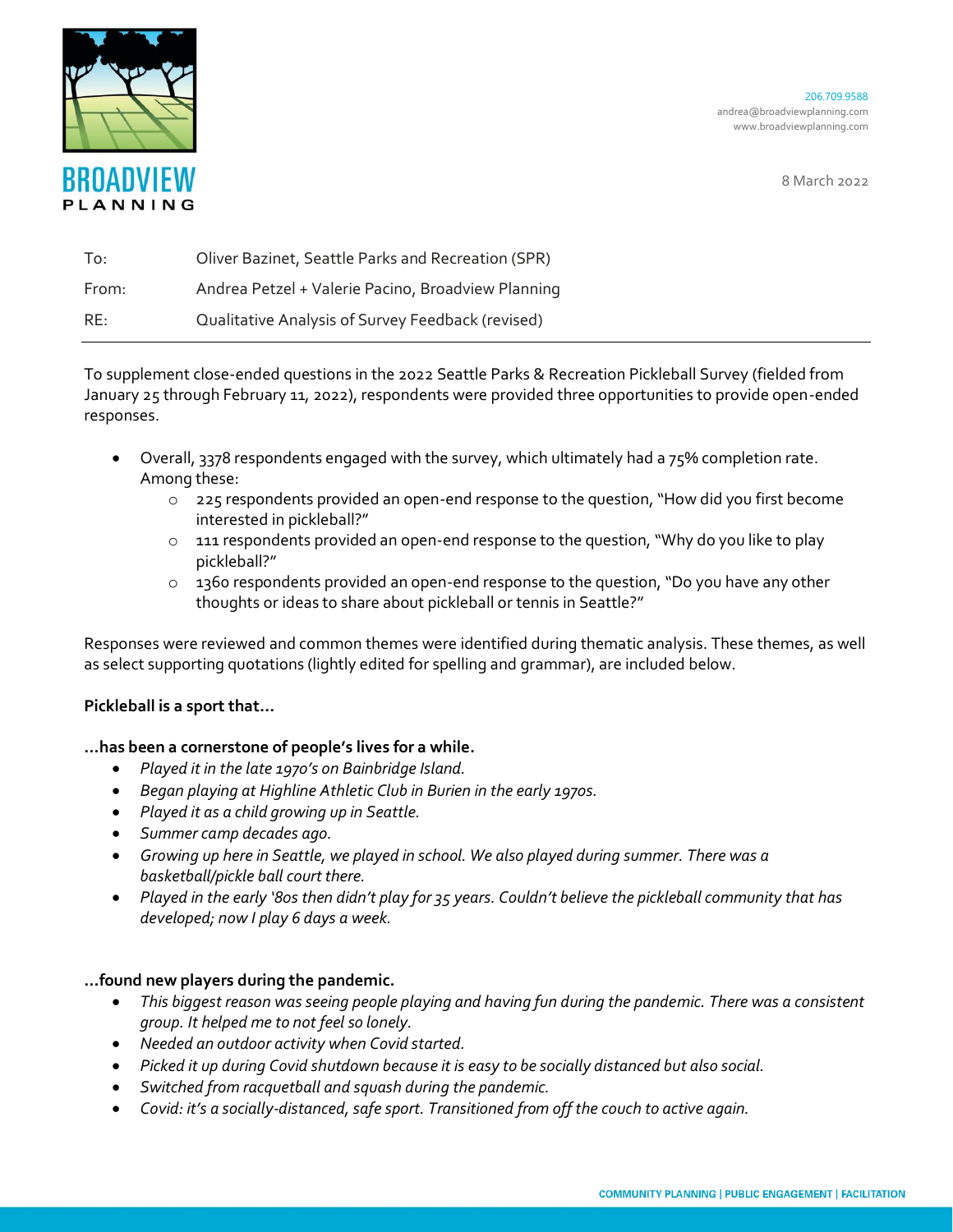• *Allowed me to safely get exercise and social interaction during Covid isolation, even throughout winter.*

## **…people anticipate will continue to grow.**

- *Pickleball is the fastest growing sport in the world, and every day more people pick up a paddle. Seattle, the birthplace of pickleball, is sorely lacking adequate pickleball courts to accommodate the demand. More courts in neighborhoods will allow pickleball to grow. It is a sport that can be played by young and old, all abilities, and is more social than most sports.*
- *Pickleball is growing so fast there is a real value to having more and better courts. The benefits to getting people moving are invaluable, and it's not just for the older folks!*
- *Pickleball is an extremely popular and accessible activity and what has prevented myself, and everyone I know who plays, from playing more is the availability of the courts.*
- *The future is pickleball.*
- *Pickleball is a growing sport for a reason - it's fun, accessible, and easy to learn. I'd love more courts in any way possible - dedicated or shared with tennis. I used to play pickleball on vacation because that is where we had courts. I know I will play more now with a new court near me in Laurelhurst, so I expect to play even more when the weather is nicer. Thank you for more courts!*
- *Pickleball is the fastest growing spot in the U.S. It's accessible to all age groups and physical abilities. People who have Parkinson's, people who have had strokes, people over 80 years old can play and enjoy it! It's very sociable and fun.*

# **… is great for the whole family.**

- *Great active family game, even with reluctant teens. ;-)*
- *My husband told me it was something we could do together for the rest of our lives.*
- *My kid loves it, and I go to support him.*
- *Easier to play with my young kids.*
- *So fun, and the whole family likes to play.*

#### **…builds community.**

- *Meeting new people wherever I go...instant family everywhere!*
- *Recently moved to Seattle & wanted to find a "community."*
- *Building cultural connections in our communities is important now more than ever.*
- *It allows me to grow my social network of caring people, while we are also staying healthy and strong as we age.*
- *It has become one of my 'happy places' to be!*
- *Builds community – good social activity for all ages, all cultures, & all ability levels!*
- *Speed dating activity.*
- *I wanted to meet people as we were new to Seattle.*
- *I have seen & experienced very positive age & cross-cultural exchanges through this sport tremendous for building a sense of community!*
- *Pickleball has changed our lives for the better, and for literally dozens of others that we know. We've met people from all ages, races, genders, political parties, sexual orientations, religions, etc....and we all bond, play, and laugh together.*
- *I'm delighted to see efforts being made to consider creating pickleball-centric facilities. This is truly a game changer. The whole community benefits. As more and more people look for ways to stay healthy, on-*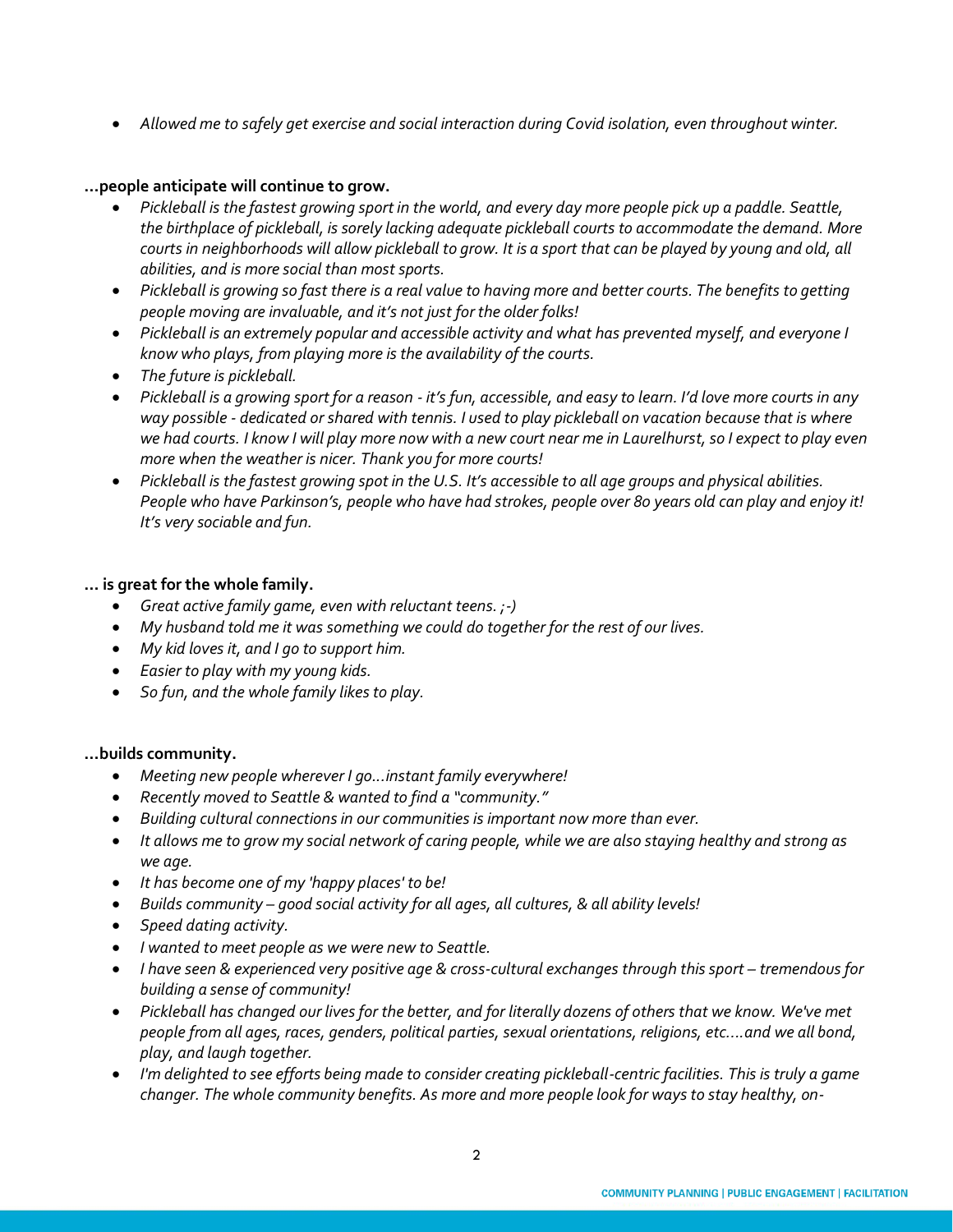lookers get intrigued and want to join. It got me competing at 50 when I've never competed in any sport in *my life.*

## **…improves physical and mental health.**

- *It helped me beat depression.*
- *Helped with weight loss.*
- *Reduces my anxiety.*
- *Retirement activity for physical health.*
- *I have lost 30 lbs and dropped my A1C from a 13 to a 6 since I started playing pickleball again.*
- *Discovered after a severe medical event to help my recovery.*
- *Thirty-four years ago, I needed physical activity after back surgery.*
- *My elderly mom started playing and it changed her social, physical, and mental health.*
- *Can play with limited mobility.*
- *It is a great way to get regular exercise, and I find hitting balls extraordinarily therapeutic!*

## **…is flexible, approachable, and fun.**

- *I've been playing pickleball since I was 5 in my driveway. That's the beauty of the sport, you can literally setup a court ANYWHERE on pavement.*
- *Flexibility – you don't have to be on a team and show up at specified times.*
- *It is a great way to socialize, and the "drop-in" aspect of the game is so convenient.*
- *I can go anywhere and find players who welcome me to join in.*
- *Very approachable for all skill levels to play together.*
- *Fun! Ease of dropping in and out. Keeps me active & connected. Meet many wonderful people from across the communities. It is inexpensive!*
- *I can't physically play tennis anymore, but I can play pickleball. Plus, it's a drop-in sport that includes everyone at every level. No organization needed.*
- *It's easier to find players to play with than it is to find tennis players. You have to set up a tennis match; but you can just go to a facility that offers pickleball, and the players are very welcoming regardless of your ability.*
- *Pickleball is awesome. I have never seen such a vibrant sports community.*

#### **…spans generations and builds inter-generational engagement.**

- *Great way to meet community members and great fun for any age (I'm young and regularly get beat by 70 year-olds).*
- *Young and old play together, and it rocks!*
- *It's such a great sport for all ages and abilities! I have played with 80-year-olds and 14-year-olds. I love how social it is and how low barrier it is for people just learning.*
- *Pickleball is growing very fast, and it's lovely because so many generations can play together and socialize. :)*
- *A sport designed to allow people to remain physically and mentally active well into old age. I play alongside players from 9- to 90-years-old. My experiences show humanity in a positive nature. Skin color, ethnicity, sexuality, age, monetary standard, or status in the community has never become an issue in my several years of playing. From my perspective, no better way to encourage positive human interactions.*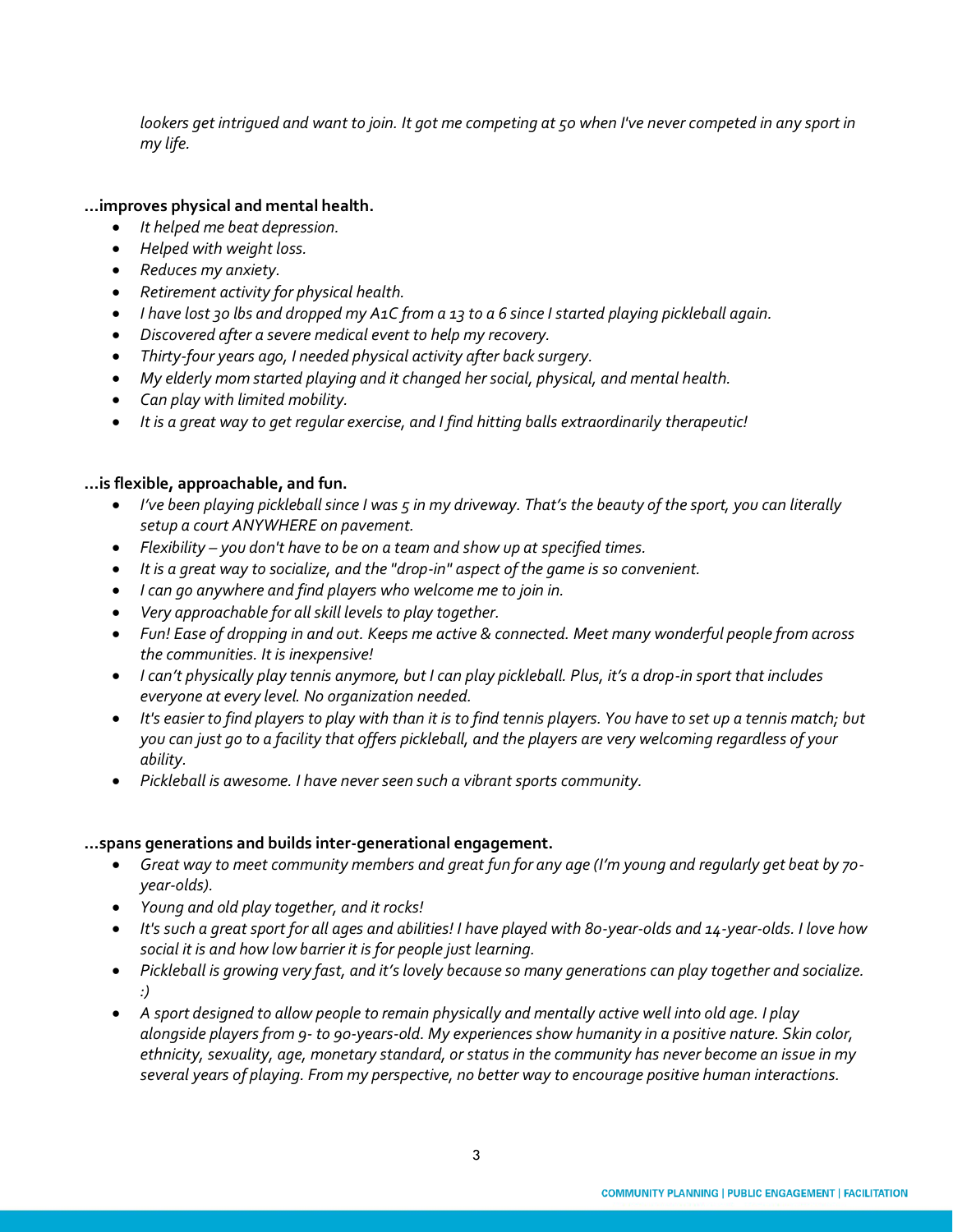## **…people are leaving Seattle to play.**

- *There aren't any near us, we drive to Bellevue which is much further along with pickelball. Look to other cities for examples.*
- *Bellingham has a wonderful set of dedicated pickleball courts. How come Seattle doesn't know how to put that together? Pickleball is a wonderful social and sports activity. There is a network effect. You don't want to play by yourself. You want to create "hubs" where there is enough critical mass so you know you can find other people playing.*
- *I play up in Shoreview, and it is such a nice set of courts. Wish we had something similar.*

## **…can impact tennis culture.**

- *Seriously, the pickleball players have no concept of how to share public courts. They seem to think that once they are on a court, they can stay as long as they want. At Miller, I constantly see pickleball groups with a "revolving door" of players coming and going, which monopolizes the courts for several hours. One jerk who had been playing for well over two hours wanted to have a physical fight with me when I told him it was past time for him to give up the court. I don't have a problem with the sport. I have a big problem with the rude behavior of the pickleball community.*
- *Rules or etiquette of courts written and posted for Pickleball. Find some players hog the courts and /or refuse to let waiting players "circle" in.*
- *I think promoting pickleball is great, as long as it's not at the expense of tennis facilities or programs. Tennis is extremely popular, as evidenced by the outside courts being full in good weather. They support a very diverse set of players (age, gender, income, race, neighborhood). Also, these courts enable our low-income youth to play and who may be working toward a college scholarship. At the same time, pickleball is growing in popularity for good reasons. Do the right thing: don't pit them against one-another. Build dedicated pickleball courts as an immediate priority.*

#### **…conflicts with tennis, but both sports share a mutual demand for more, and better court resources.**

- *We need more high-quality tennis courts (indoor and outdoor) with lights.*
- *Tennis is my top priority and I don't want to see current courts turned into pickleball courts.*
- *Please don't let pickleball interrupt tennis. It's hard to get courts as is.*
- *Seattle has far more demand for public (and private) tennis courts than currently exist. It is critically important to not displace any existing tennis courts use for pickleball and to build additional courts for pickle ball.*
- *Tennis has exploded in the last few years, and it is often impossible to get a court, especially in the rainy seasons but even outdoors in sunny weather. The outdoor courts/nets are deteriorating badly and have not*  been maintained, especially since the pandemic started. Please put money into maintaining/upgrading *tennis courts for tennis players (and adding lights/cover to courts like Amy Yee, as promised years ago), and give pickleball their own courts in or near community centers or parks.*
- *Tennis and tennis court availability has continually been subjected to competition and opposition in the city of Seattle from other pursuits such as bicycle hockey (Cal Anderson Park!), dog walkers seeking enclosures, soccer players who like low nets, skate boarders, roller dancers, and now pickleball people. Tennis can only be played on a dedicated tennis court. All these other pursuits and pastimes can occur anywhere, on any hard surface area or fenced area, outdoors or indoors. In my 16 years of living and playing and working in tennis in the Seattle area, I must say that Seattle has utterly failed the tennis community…. It's a shame, really. Help protect and grow the future and integrity of tennis as a sport. Tennis and pickleball are separate and should never meet on the same court.*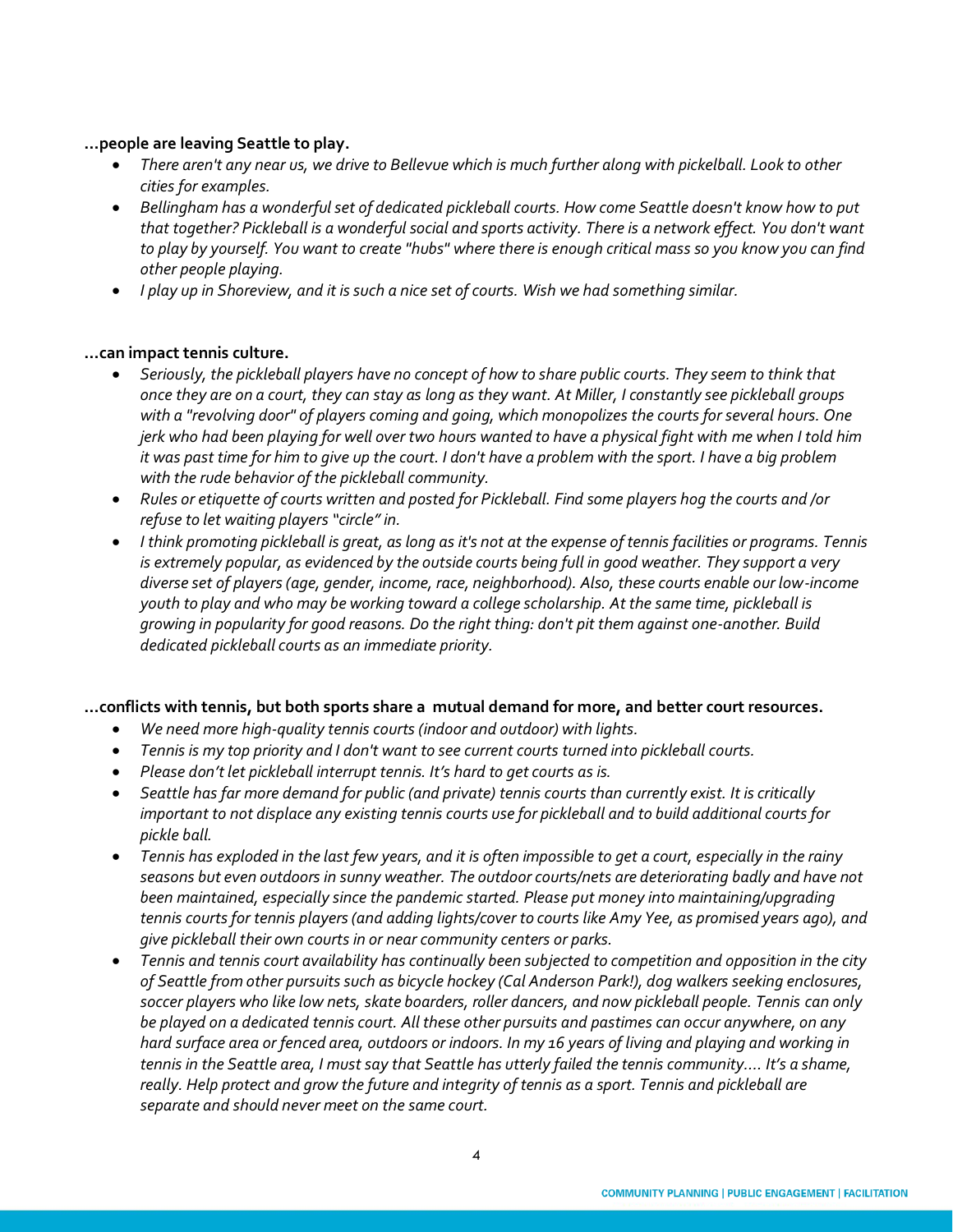- *There is such a small quantity of tennis courts in the city currently. They also need to be resurfaced as well. It seems other cities seem to allocate the proper resources for nice tennis courts. Please prioritize making pickleball only courts. Maybe reuse basketball courts or old parking lots or just make a pickleball facility.*
- *I think dual striping is workable for the scattered neighborhood courts that are in ones/twos throughout the city. Lower Woodland should be kept as the premiere outdoor tennis-only facility and maintained better. A separate premiere pickleball-only facility would be a good idea.*
- *Pickleball players need their own courts in Seattle. There is already a great deal of contention over tennis courts between tennis players and pickleball players. The tennis courts are already over capacity even without pickleball players using them. Tennis players are waiting for a court sometimes 3- to 4-parties deep per court, especially in the summer, not being able to get a court till time till after 9pm if they are lucky.*
- *There are barely enough tennis courts to accommodate tennis players. With the rise of pickleball popularity, it is becoming increasingly hard to play tennis. High school coaches have to convince pickleball players (and sometimes tennis players) that we have reservations, and they cannot play. It makes for an awkward and sometimes heated situation. More courts city-wide would allow for more tennis and pickleball play. Tennis and pickleball are life-long sports and should be prioritized to meet Seattle's population needs – however they should be considered separate and not share every court space.*
- *As a tennis coach, it's hard to find courts because they're often taken by pickleballers. I think pickleball is great, and we should definitely have more lines on our public courts, but we also need more dedicated pickleball areas to not take up tennis courts!*
- *It takes five minute to learn and play pickleball. Tennis takes more time and skill to develop. My wife and I have spent over 25 years each developing out tennis game only to lose courts to a sport it takes five minutes to learn. Not fair.*

# **…conflicts with tennis, because tennis players find dual-striped lines and noise from pickleball distracting.**

- *Pickleball lines on tennis courts are distracting – for both types of players.*
- *It's difficult to play tennis with pickleball because if the noise.*
- *Please stop ruining tennis courts with pickleball lines.*
- *If more pickleball courts are needed, they should be purpose built: the noise of pickleball is a major nuisance and distraction to tennis players.*
- *Stop re-striping tennis courts with pickleball lines! Have you ever played competitive tennis? Do you have any idea how annoying & frustrating it is to call a ball in or out when you have extra lines for pickleball? You're ruining tennis for those that really enjoy the sport.*
- *Blue on blue pickleball lines on outdoor courts shared with tennis are extremely difficult to see.*
- *Must be separate from tennis. Too noisy.*
- *Please, don't do dual stripes on the tennis courts. It is very distracting and ruins the game.*
- *I strongly oppose dual-striped pickleball/tennis courts. Tennis is defined by the ball going inside and outside of the line and the need to differentiate the two is vital to the game. Tennis players will find the new lines distracting, disrupting play.*
- *Trying to play tennis with pickleball right next to you is too loud & the stripes mess up the courts for tennis players – too confusing. PLEASE find another place to play pickleball!*
- *The tough thing about pickleball and tennis sharing court space is that the pickleball hitting and players tend to be loud (the spectators are even louder).*
- *Having lines for both sports is very distracting. Pickleball players are loud and distracting to tennis players and their ball is constantly on tennis court and need to restart point.*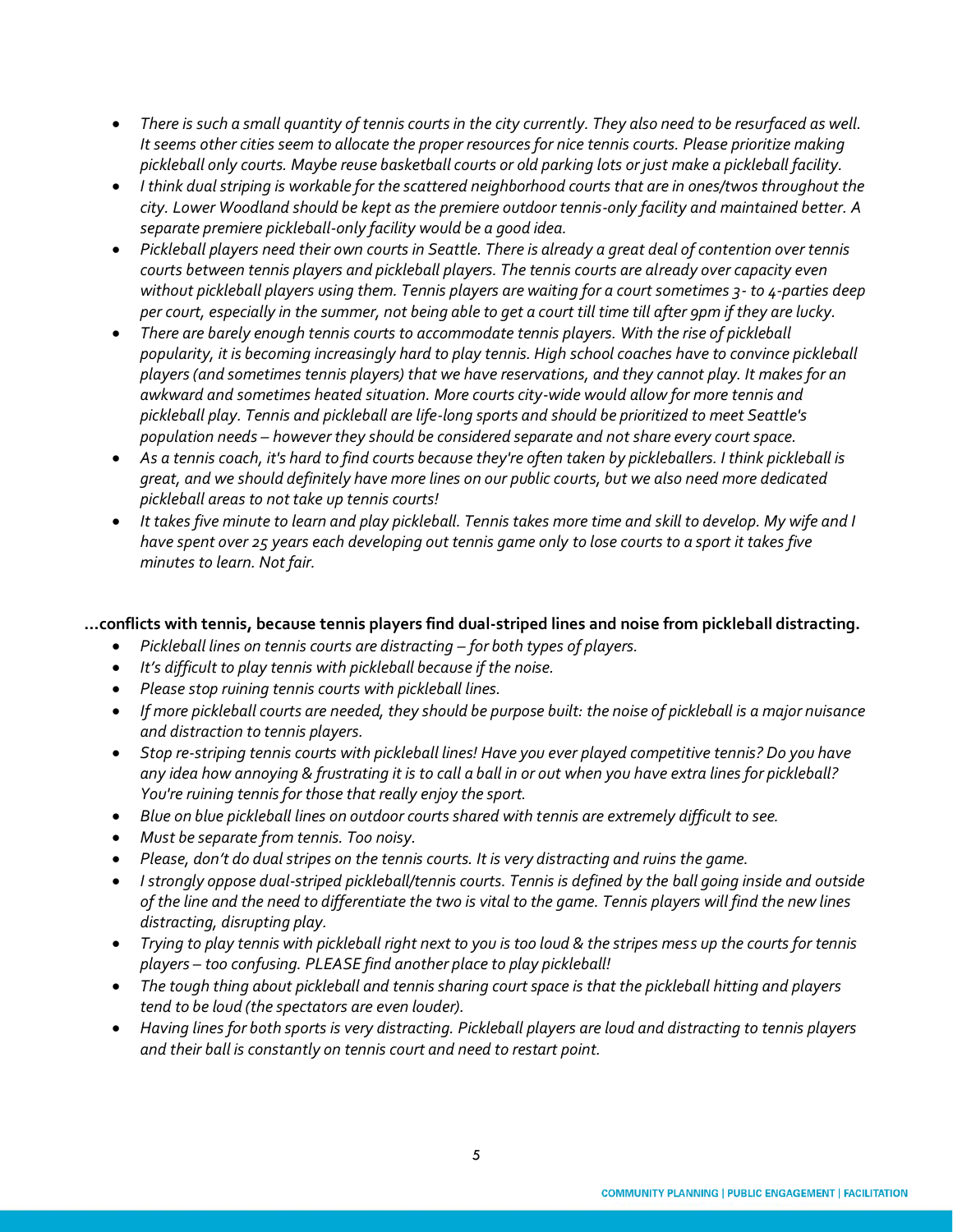- Pickle ball is EXTREMELY noisy, both because the paddle hitting the ball is noisy and because the players *are yelling all the time. Tennis players HATE playing near pickleball courts, and nearby neighbors hate them too. Build pickleball courts but isolate them from ALL non-pickleball players.*
- *Pickleball is lessening the quality of tennis. Lines on tennis courts are horrible. Noise of rackets hitting balls is obnoxious.*
- *Too dangerous having to watch the ground for multiple boundary lines.*
- *Being a former tennis pro I understand the debate of pickleball lines on tennis courts. I hate them as well,*  and it doesn't matter if I'm playing tennis or pickleball – it's confusing both ways.
- *Dual striping ruins the courts for tennis. It is a confusing mess. Please do not do this.*
- *I'm a tennis player and pickleball is the WORST. Dual lines are distracting and fewer tennis courts are available. Please exile pickleball to a dedicated facility or area if humanly possible, as far away from tennis, make it Portland or Vancouver if you have to!*

# **…needs supportive policy decisions from SPR to grow and thrive in Seattle.**

- Improved reservation system:
	- o *Also a better reservation system! It's hard to figure out how to reserve the courts and sometimes people don't respect the reservations.*
	- o *Reservations need to be more visible, not only after you select a time, we would schedule around existing reservations if we could see them.*
	- o *Need to rethink reservation rules as well - tennis and pickleball are different sports and require different rules.*
- Access to bathrooms, drinking fountains, bike parking facilities:
	- o *The court I use doesn't have a restroom or running water, just a Honey Bucket. Would stay longer and play more often if facilities were available.*
	- o *Make sure there is water available because athletes get thirsty.*
	- o *We play at Georgetown because we never have a problem getting the court. It's super loud there with planes and trains and the bathrooms are often unavailable.*
	- o *All we need is a safe environment with clean bathrooms.*
	- o *It would be nice to have bike parking facilities, including for e-bikes, near pickleball courts. We'd*   $r$ *ide our bikes to courts.*
- Options for pickleball programming/instruction through community centers or other venues:
	- o *I would really love to learn how to play and am hoping that Seattle Parks might consider offering free or low-cost introductory lessons for beginners.*
	- o *Offer learn to play pickleball classes for all ages.*
	- o *Thanks too for the beginner's program last summer at Bitter Lake. It was wonderful and really helped me to get started. I made long term friends and continue to play there as well as other places.*
	- o *Kids' programs - get them started earlier.*
- Consult with communities before making changes:
	- o *Before the city starts to convert existing tennis courts (or even half-court basketball), please consult with the community in which these courts are geographically located. I have seen a lot of white privilege and entitlement show up in these conversations and many of the courts in question are in historically BIPOC communities. The city needs to honor the community's needs over pickleball needs.*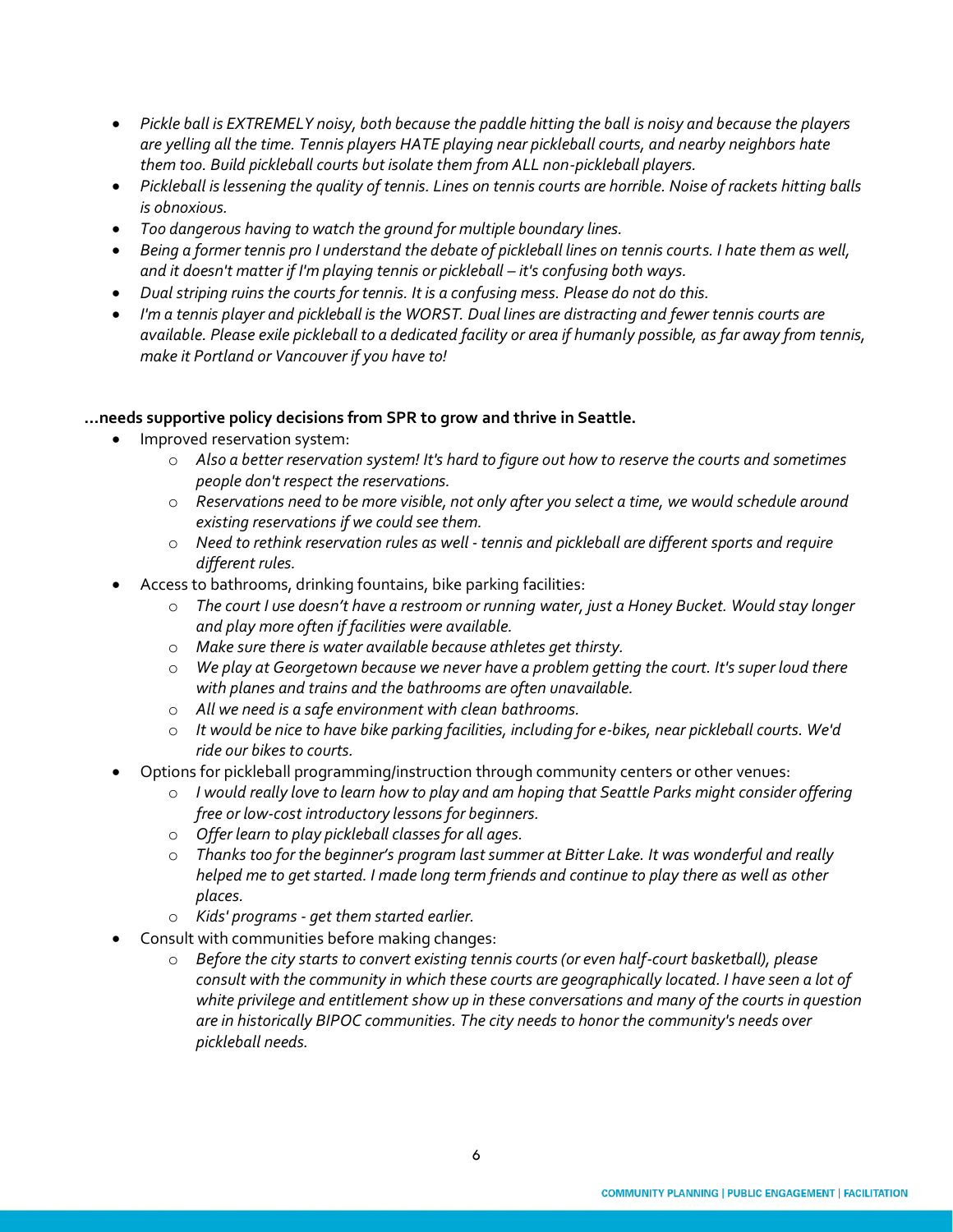Respondents were asked to provide responses to which courts the play pickleball (or tennis) most often, and which courts they *prefer*

**At which Seattle Parks & Recreation facility do you play pickleball most often?**

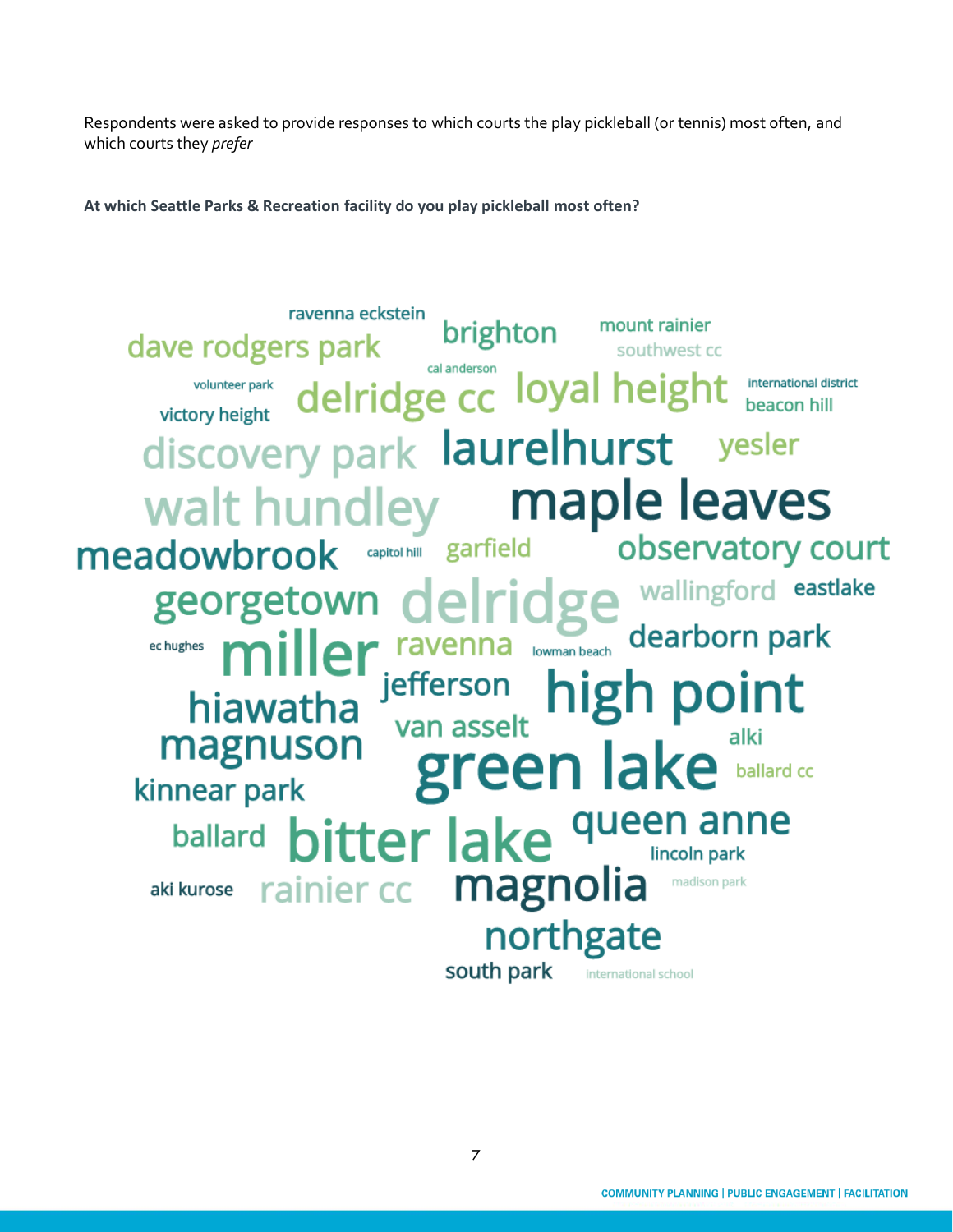#### **At which Seattle Parks & Recreation facility would you** *prefer* **to play pickleball?**

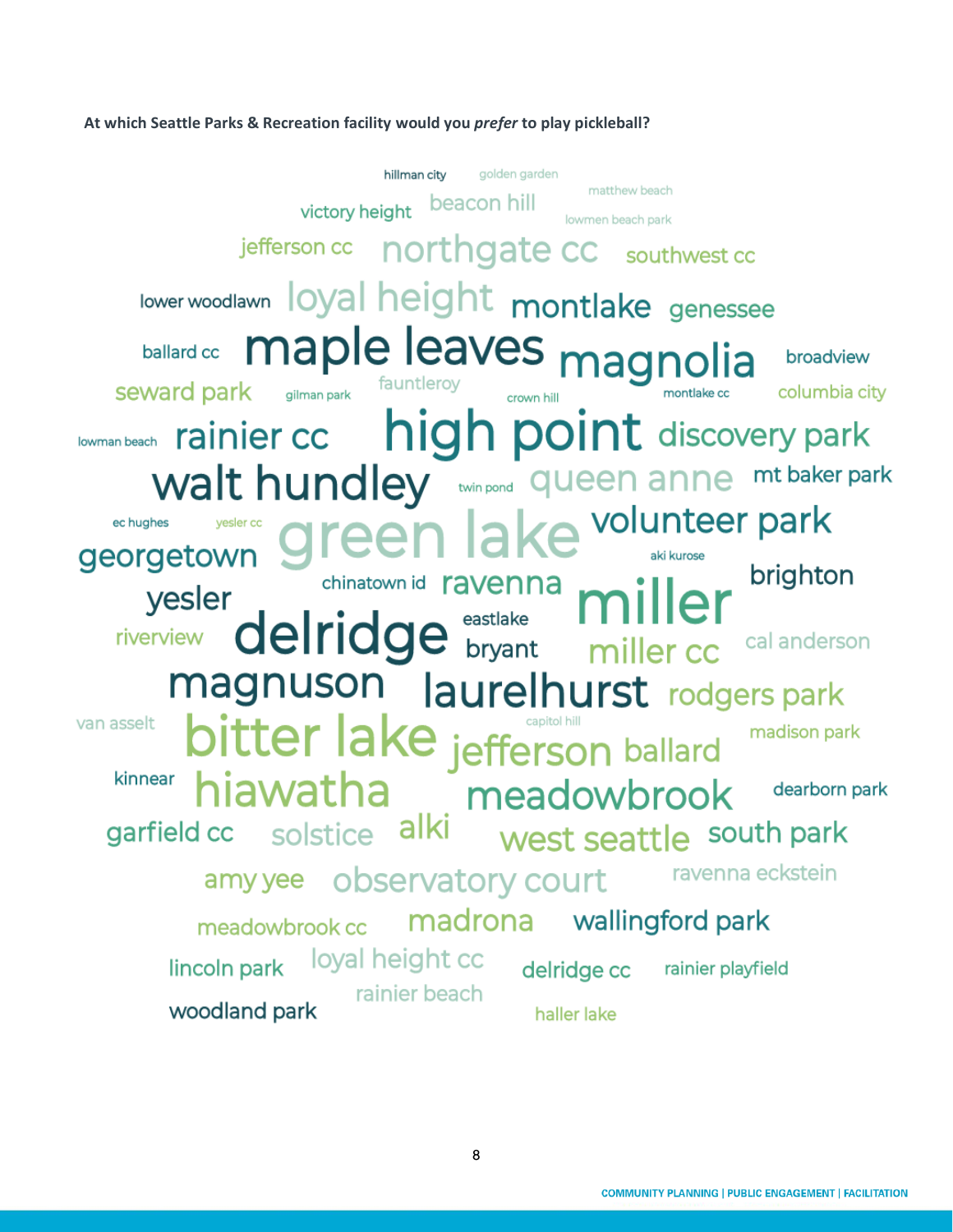